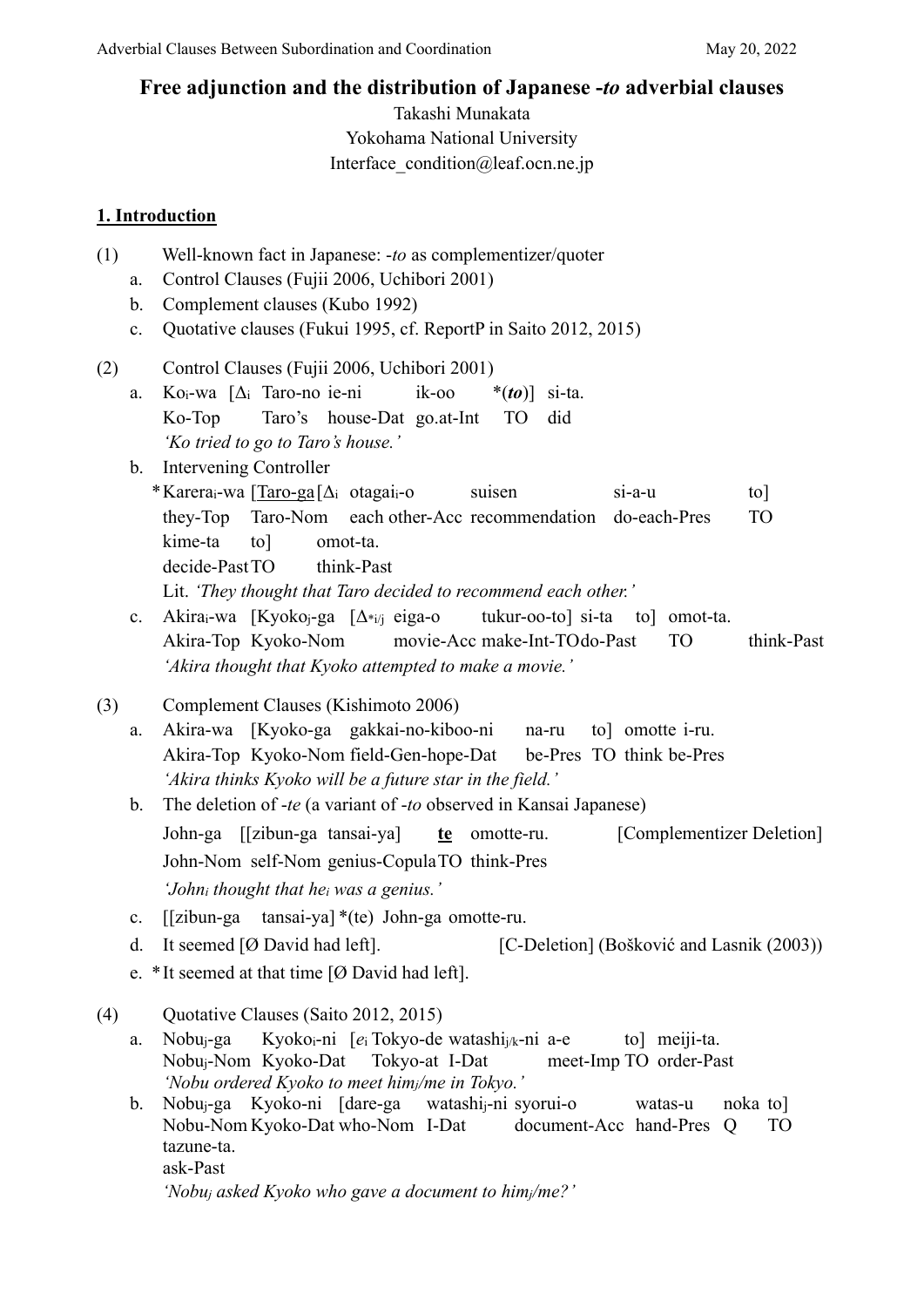- (5) Four Types of Japanese Adverbial Clauses introduced by -*to* The adverbial clauses express quite diverse interpretations, showing the mysterious property of -*to* because the same particle heads embedded clauses with different functions.
	- i. Conditional adverbial clauses
	- a. [wakutin-ga hiromar-ru to] ooku-no hito-wa densenbyoo-ni kakar-anai. vaccine-Nom spread-PresTO many-Gen people-Top infectious disease-Dat infected-not *'Once some vaccine spreads, many people are not subject to infectious diseases.'* [generic]
	- b. [Sugimoto kyooju-ga daigaku-ni ko-nai to] gakusei-ga jugyoo-o sabot-ta. Sugimoto professor-Nom university-Dat come-not TO student-Nomclass-Acc skip-Past *'Whenever Prof. Sugimoto didn't come to university, students skipped classes.'* [habitual]
	- ii. Temporal adverbial clauses
	- c. kyoo [watasi-ga daigaku-ni tuk-u to] gakusei-ga heya-no mae-de today I-Nom university-Datreach-Pres TO student-Nom room-Gen front-at matte i-ru daroo.

wait be-Pres may

*'Today, when I reach the university, a student will perhaps be waiting in front of my office.'*

d. kimyoona koto ni [watasi-ga ie-o de-ru to] otooto-ga denwa-o Funnily I-Nom home-Acc leave-Pres TO brother-Nom phone-Acc kake-ta

```
call-Past
```
'*Funnily, after I left home, my brother phoned.*'

- iii. Purpose adverbial clauses
- e. Kyokoi-wa [Δidaigaku-ni gookakusi-yoo \*(to)] kenmei-nibenkyoo site i-ru. Kyoko-Top university-Dat passing do-Int TO hard study do be-Pres *'Kyoko studied hard in order to pass an entrance exams for a university.'*
- f. Akirai-wa [Δi,j/gakuseij-ga siken-ni uka-ru-yooni to] jugyoo-o kun-da. Akira-Top student-Nomexam-Dat pass-Pres-Int TO class-Acc arrange-Past *'Akira arranged classes in order (for students) to pass an exam.'*
- iv. Adverbial quotative clauses (Miyamoto 2016, Shimamura 2018)
- g. Kyoko-ga [Shogo-ga Doraemon-no eiga-ni mi-ni itte i-ru to] Kyoko-Nom Shogo-Nom Doraemon-Gen movie-Dat see go be-Pres TO eigakan-de kare-o sagasimawat-ta. box office-at he-Acc look for around-Past *'Kyoko looked for Shogo at a box office, saying 'Shogo went to see a Draemon movie.''*

## (6) Additional facts on -*to*

- i. XP-*to* can appear in a wide variety of syntactic environments with different functions.
- a. Nominal complements and clausal complements of predicates
- b. Predicates of small clauses
- c. Adverbial clauses (5)
- d. Adjunct Adverbs
- e. Adjunct nominals with a comitative marker
- ii. In previous literature suggests -*to* has other usages than  $(1) \& (5)$ .
- a. Postposition (cf. Fukui 1986)
- b. Adjunct clitic attached to adverbials (Shimamura 2018)
- c. Coordinator (Kasai and Takahashi 2002)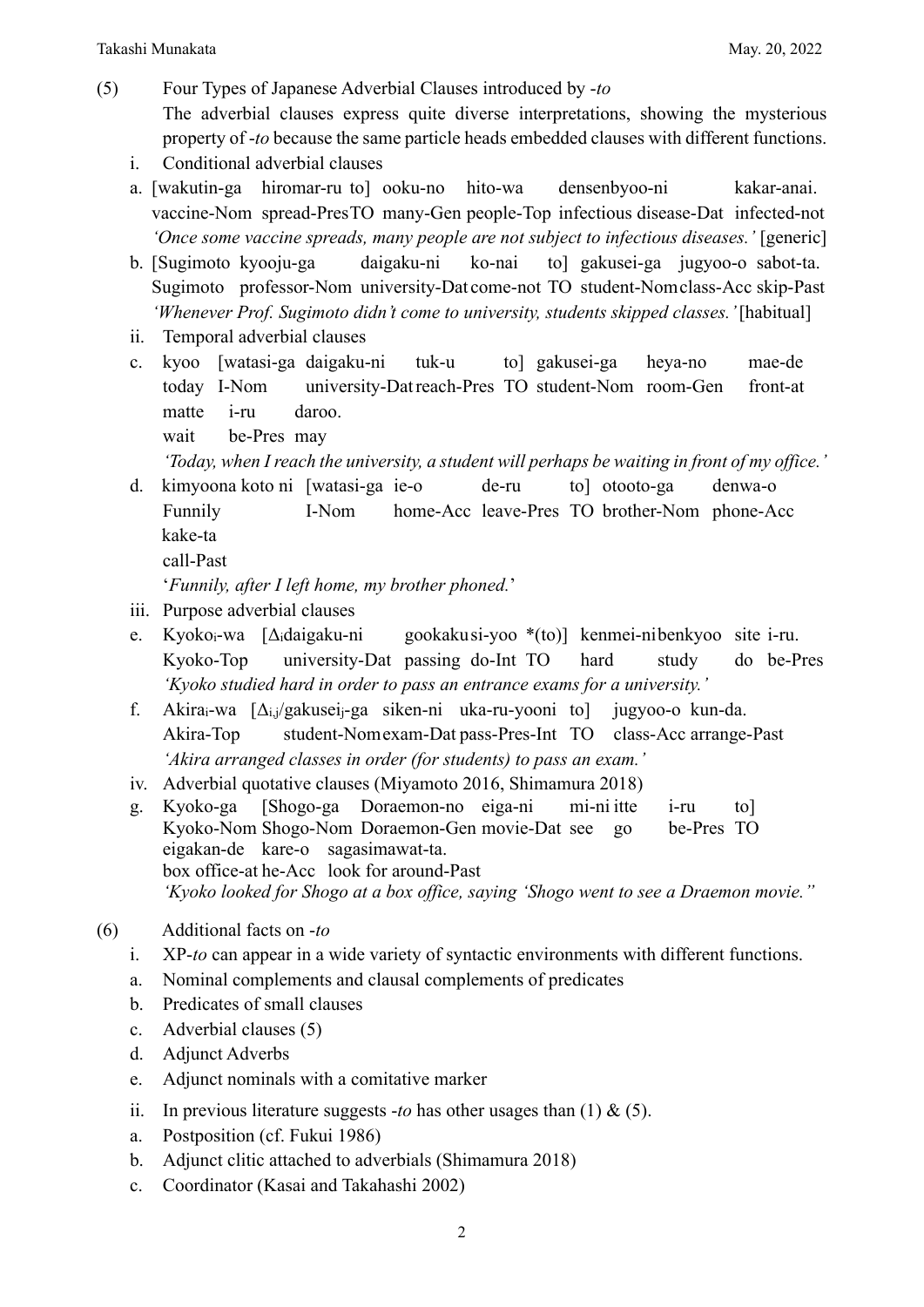- (7) Proposal
	- i. -*to* is a syntactic linker, lacking not only semantic content but any category feature. -*to* [CATEGORY 0]
	- ii. The Labeling Algorithm LA:  $\{a \alpha, XP\}$ -*to*: head in {-*to*[0], XP}
	- → LA determines the label of {-*to*, XP} based on the categorial feature of-*to*, generating an unlabeled structure  $\{ \sigma \text{-} to \text{[0]}, \text{XP} \}.$
- (8) An unlabeled structure dims search. (cf. Goto 2016) Search cannot apply to internal structures of unlabeled objects.
	- $\rightarrow$  Y is always selected as label in  $\{\{g -t\rho[0], XP\}, \{Y, ZP\}\}\$ , which results in  $\{Y \subseteq \{ \sigma - t \mid I \in \mathbb{R} \} \}$ ,  $\{Y \subseteq \{Y\} \}$
	- $\rightarrow$  This prevents any search into internal structures of unlabeled objects in narrow syntax. That is, no syntactic operation can apply to SOs within unlabeled objects, which literary making these SOs frozen within unlabeled structures, placing them in the secondary plane (Chomsky (2004)).
- (9) Free Adjunction is always possible when an uncategorized head is merged with XP, because unlabeled structures reject search due to (8), which allow LA to fix the label in a designated way, namely, a label of a main syntactic structure.
	- ☺ This explains why -*to* functions as a syntactic linker. Its uncategorized status leads to free adjunction.

## 2. More on adverbial clauses

- (10) Adverbial quotative clauses
	- i. No selectional relationship Adverbial quotative clauses introduced by -*to* can appear even if matrix predicates never need embedded clauses semantically (cf. Miyamoto 2016, Shimamura 2018).
	- ii. Strongly oriented to direct discourse (cf. Shimamura 2018)
	- a. Akirai-wa [orei-wa omaej-ga nikui-da to] Renj-ni nabe-o nage-ta. Akira-Top I-Top you-Nom hate TO Ren-Dat pot-Acc threw *'Akira threw a pot to Ren, saying 'I hate you'.'*
	- b. Kyoko<sub>i</sub>-wa, [[watashi/oira<sub>i/\*i</sub>]-ga kin medaru-o to-ru to] Pari-ni tabidat-ta Kyoko-Top I-Nom gold medal-Acc get-Pres TO Paris leave-Past *'Kyokoi left for Korea, saying 'Ii will get the gold medal.'*
	- c. Akira<sub>i</sub>-wa [yoshi, boku<sub>i/\*j</sub>-ga tsuki-o sukutte ya-ru-yo to] hasiri dasi-ta. Akira-TopOk I-Nom moon-Acc rescue do-Int TO run started *'Akira started to run, saying 'Ok, I'll protect the moon.''*
- (11) Pure adjunct properties of Adjunct quotative clauses
	- i. No extraction possible
	- ii. Long-distance wh-question unavaibale
	- iii. Anaphor binding impossible from a matrix subject (cf. Saito 2022)
	- iv. NPI Licensing
- (12) No extraction Possible
	- a. \*Doraemon-no eiga-ni1 Kyoko-ga [Shogo-ga *t*<sup>1</sup> itte i-ru to] eigakan-de kare-o sagasimawat-ta. (5g)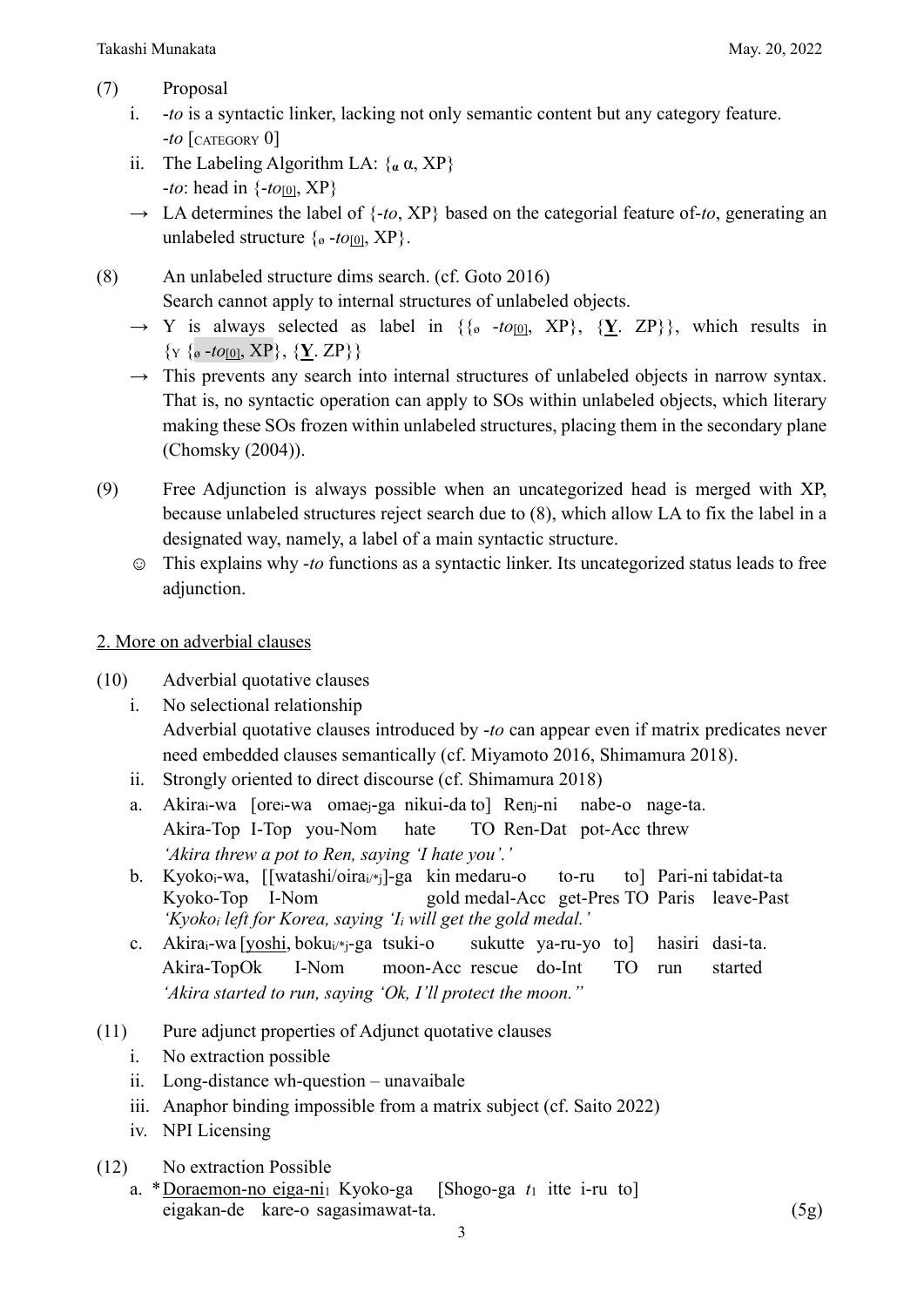- b. \*Tsuki-o1 Akirai-wa [boku-ga *t*<sup>1</sup> sukutte ya-ru-yo to] hasiri dasi-ta. (10c)
- c. Taro-no ie-ni<sub>1</sub> Ko<sub>i</sub>-wa  $[\Delta_i t_1$  ik-oo *to* si-ta. (2a)
- d. gakkai-no-kiboo-ni Akira-wa [Kyoko-ga *t*<sup>1</sup> na-ru to] omotte i-ru. (3a)
- e. ? Syorui-o1 Nobui-ga Kyoko-ni [dare-ga Yushi-ni *t*<sup>1</sup> watas-u noka to] tazune-ta. (4b)
- cf. Doraemon-no eiga-ni1 Kyoko-ga [Shogo-ga *t*<sup>1</sup> itte i-ru to] itte (*saying*), (12a) eigakan-de kare-o sagasimawat-ta.
- (13) Long-distance wh-question
	- a. \*Kyoko-ga [Shogo-ga doko(*where*)-ni itte i-ru to] kare-o sagasimawat-ta-no (Q)? Lit. *'Where did Kyoko look for him, saying 'Shogo is t1?''*
	- b. \*Akirai-wa [orei-wa dare (*who*)-ga nikui-da to] nabe-o nage-ta-no (Q)? Lit. 'Who<sub>1</sub> did Akira threw a pot, saying 'I hate  $t_1$ ?"
	- c. \*Kyokoi-wa, [[watashi]-ga nani (what)-o to-ru to] Pari-ni tabidat-ta-no (Q)? (10b) Lit. *'Kyoko<sub>i</sub> left for Korea, saying 'I<sub>i</sub> will get t<sub>1</sub>?''*
	- d. Koi-wa [Δ<sup>i</sup> Taro-no doko (where)-ni ik-oo \*(*to*)] si-ta-no (Q)?. *'Where did Ko try to go t<sub>1</sub>?'*
	- e. Akira-wa [Kyoko-ga nani (what)-ni na-ru to] omotte i-ru-no (Q)? *'What do Akira think Kyoko will be a* t<sub>1</sub>?'
	- f. Nobuj-ga Kyokoi-ni [*e*<sup>i</sup> doko (where)-de watashij/k-ni a-e to]meiji-ta-no (Q)? *'Where Nobu order Kyoko to meet himj/me* t1*?'*
	- cf. Kyoko-ga [Shogo-ga doko-ni itte i-ru to] itte (saying) kare-o sagasimawat-ta-no?

(14) Anaphor Binding (Saito 2022)

- a. \*Kyokoi-wa, [**zibunzishin (self)i**-ga kin-o to-ru to] Paris-ni tabidat-ta.
- b. Akirai-wa [zibunzishin (self)i-gagakkai-no kiboo-ni na-ru to]omotte i-ru.
- c. ? Nobuj-ga Kyoko-ni **[zibunjshin (self)i**-ga Chomsky-ni syorui-o watas-u noka to] tazune-ta.

Lit. *'Nobui asked Kyoko whether hei gave a document to Chomsky'.*

## (15) NPI License

- a. Taro-wa [*v*\*P dare-mo seme]-nakat-ta. Taro-Top who-∀ blame-not-Past *'Taro didn't blame anyone.'*
- b. \*Akirai-wa [orei-wa *dare-mo (anyone)* nikui-da to] nabe-o nage-**nakat**-ta.
- c. Akira-wa [*dare-mo* gakkai-no-kiboo-ni na-ru to] omotte i-**nai**. Lit. *'Akira doesn't think anyone will be a future star in the field.'*
- d. Koi-wa [Δ<sup>i</sup> *dare-ni-mo* a-oo to] si-**nakat**-ta. -Top who-Dat-∀ meet-Int TO do-not-Past *'Ko didn't try to meet anyone.'*
- (16) Adjunct properties of Adjunct adverbial clauses
	- i. No extraction possible
	- ii. NPI Licensing
- (17) No extraction possible
	- a. \*daigaku-ni1 saisyuu nendo, [ Sugimoto kyooju-ga *t*<sup>1</sup> ko-nai to] university-Datlast academic year Sugimoto professor-Nom come-not TO gakusei-ga jugyoo-o sabot-ta. student-Nomclass-Acc skip-Past (5b)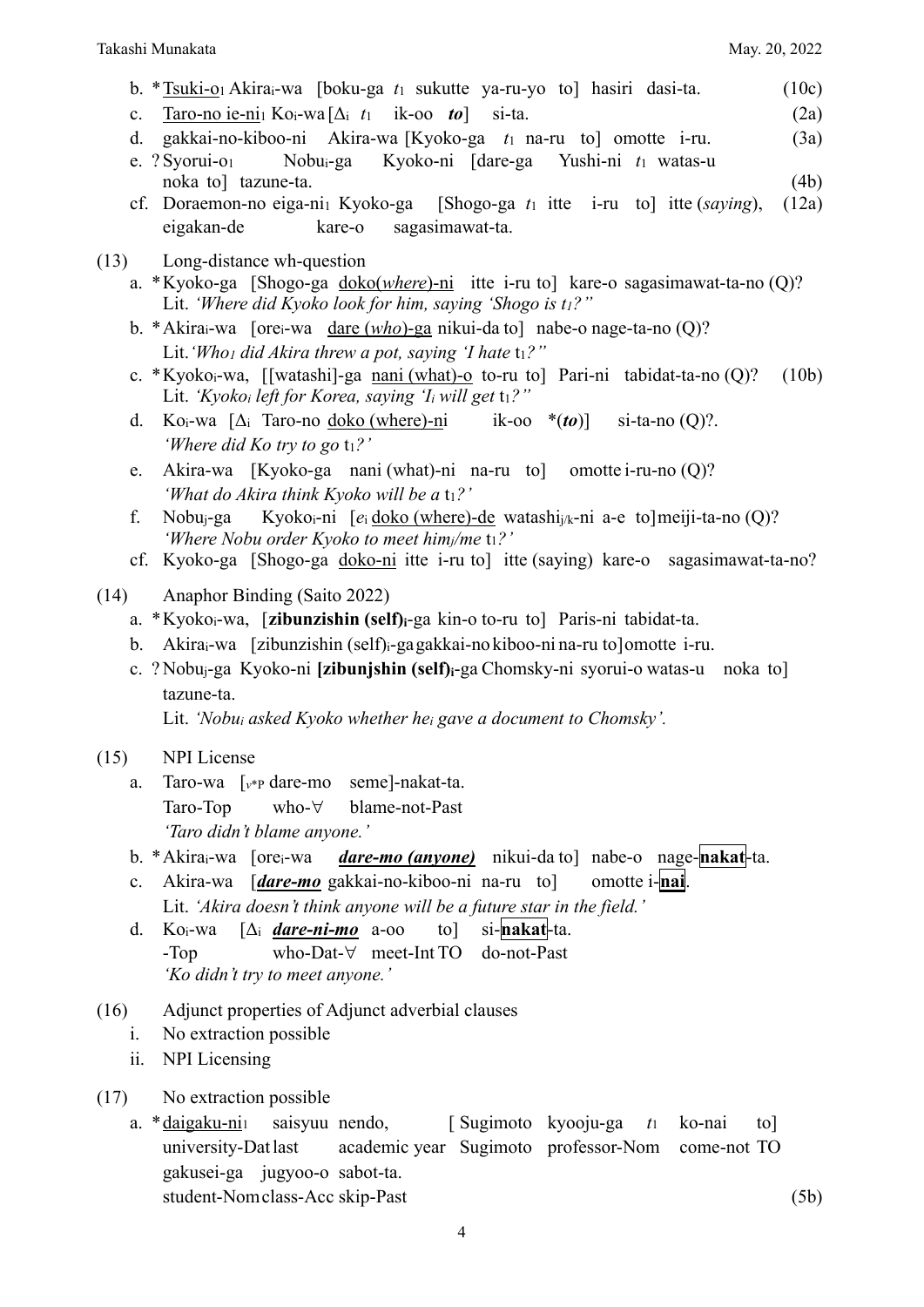'*In their last academic year, whenever Prof. Sugimoto didn't come to university, students skipped classes.'* 

b. \*ie-o1 kimyoona koto ni [watasi-ga *t*<sup>1</sup> de-ru to]otooto-ga denwa-okake-ta. (5d)

c.??daigaku-ni1 Kyokoi-wa [Δ<sup>i</sup> *t*<sup>1</sup> gookakusi-yoo to]kenmei-ni benkyoosite i-ru. (5e)

#### (17) NPI license

- a. \*[*dare-mo* (anyone) daigaku-ni ku-ru (come)to] gakusei-ga jugyoo-o sabor-**anaka**-ta. Lit. *'Students didn't skip classes, whenever no one came to university.'*
- b. \*Otooto-wa (Top) [*dare-mo* (anyone) ie-ni i-ru (stay) to] denwa-o kak-**enaka**-tta. Lit. '*My brother never made a call, when no one stay home.*'
- c. \*Akira-wa [*dare-mo(-ga)* (anyone) siken-ni uka-ru-yoonito]jugyoo-o kum-**anaka**-tta. Lit. *'Akira never arranged classes in order for anyone to pass an exam.'*
- (18) Long-distance wh-interrogative available
	- a. [*dare-ga* (who) daigaku-ni ko-nai to] gakusei-ga jugyoo-o sabo-tta-no (Q)? Lit. 'Who1 did students skip classes, whenever t1 came to university.'
	- b. Otooto-wa (Top) [*dare-ga* (who) ie-o de-ru to] denwa-okake-ta-no? Lit. 'Who1 did my brother make a call, after t1 stay home.'
	- c. Akira-wa [*dare-ga* (who) siken-ni uka-ru-yooni to]jugyoo-o kun-da-no (Q)? Lit. 'Who1 did Akira arrange classes in order for  $t_1$  to pass an exam.'
- (19) No CNPC & Adjunct Condition in Japanese (Large-scale pied-piping in Watanabe 1992)
	- a. Ko-wa [ kinoo Kyoko-ni *nani-o* age-ta hito]-ni at-ta-no? Ko-Top yesterday Kyoko-Dat what-Acc give-Past person-Dat see-Past-Q Lit. 'What<sub>1</sub> did Ko meet a person that gave t<sub>1</sub> to *Kyoko?'*
	- b. Akira-wa [ Ren-ga *nani-o* tabe-ta kara] okot-ta-no? Akira-Top Ren-Nom what-Acc eat-Past because get anger-Past-Q Lit. 'What<sub>1</sub> did Akira get angered, because Ren ate  $t_1$ ?'

## 3. Analysis

- (20) *-to*: lacking any categorial feature, without semantic content. This captures the fact that XP-*to* can appear in a wide variety of syntactic environment, suggesting that -*to* is utilized to conjoin syntactic elements to another syntactic structure. Namely, it is a linker:
- (21)a. [Akira-to Mai]-ga kenkyuusitu-ni ki-ta. [NP-coordinator] Akira-TO Mai-Nom research room-Dat come-Past *'Akira and Mai came to a laboratory separately/together/ by two.'* b. Ko-ga gengo gaku-o [ kagaku-to] bunrui si-ta. [Predicate of SC] Ko-Nom linguistics-Acc science-TO classification Do-Past *'Ko classified linguistics as science.'* c. Yu-wa [Mai-to] tukiatte i-ru. [Nominal complement] Yu-Top Mai-TO go aroundbe-Pres *'Yu goes around with Mai.'* d. Kyoko-ga pan-o choko-to tabe-ta. [NP with a comitative marker] Kyoko-Nom bread-Acc chocokate-TO eat-Past *'Kyoko ate some bread with chocolate.'*
	- 5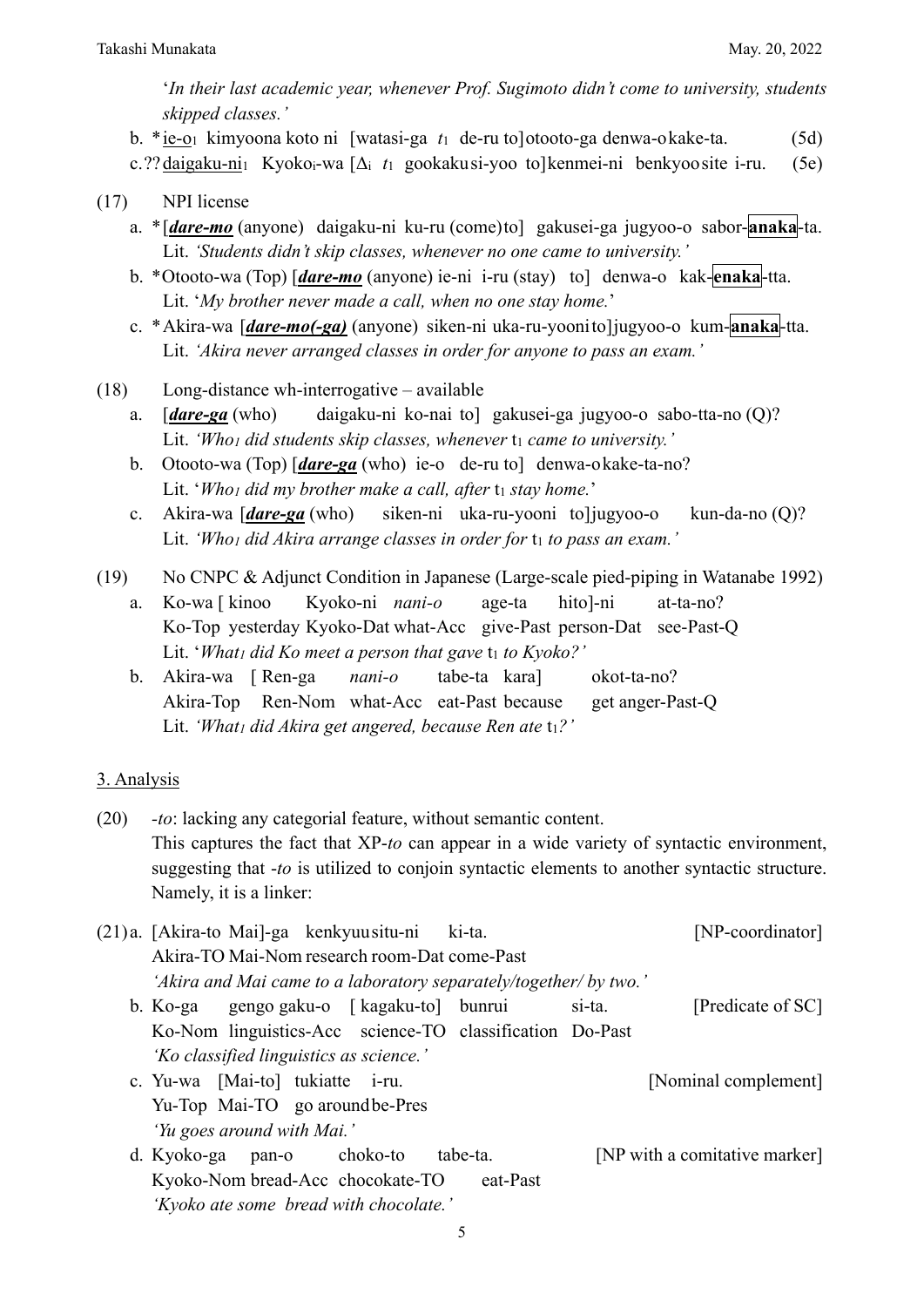|                                        | Takashi Munakata<br>May. 20, 2022                                                                                                                                                                                                                                                                                                                                                                                                                                                                                                                                                         |
|----------------------------------------|-------------------------------------------------------------------------------------------------------------------------------------------------------------------------------------------------------------------------------------------------------------------------------------------------------------------------------------------------------------------------------------------------------------------------------------------------------------------------------------------------------------------------------------------------------------------------------------------|
|                                        | e. Yui-ga [hayabaya-to] ne-ta.<br>[NP with a comitative marker]<br>Yui-Nom heavy-TO<br>sleep-Past<br>'Yui slept soon.'                                                                                                                                                                                                                                                                                                                                                                                                                                                                    |
|                                        | f. Yui-wa [nan-to] subarashi-i<br>[Exclamative Marker]<br>Yui-Top what wonderful-Pres<br>'How wonderful Yui is!'.                                                                                                                                                                                                                                                                                                                                                                                                                                                                         |
|                                        | g. Yui-wa [ sunnari-to] baiorin-o hii-ta.<br>[Adverbial Particle/Shimamura 2018]<br>Yui-Top smoothly violin-Acc play-Past<br>'Yui smoothly played a violin'.                                                                                                                                                                                                                                                                                                                                                                                                                              |
|                                        | 3.1 When are SOs hidden from LA?                                                                                                                                                                                                                                                                                                                                                                                                                                                                                                                                                          |
| (22)<br>$\mathbf{i}$ .                 | The Labeling Algorithm (Chomsky 2015)<br>Labeling is necessary for syntactic objects to be interpreted at the interfaces.<br>$\{H,YP\} \rightarrow \{H,YP\}$<br>ii. a. {XP { $Y$ Y, ZP}} IM of XP $\rightarrow$ { $Y$ XP { $Y$ Y, ZP}}<br>b. { {x X <sub>[F]</sub> , $\alpha$ P}, {y Y <sub>[F]</sub> , $\beta$ P}} Agree in F $\rightarrow$ { <sub>F</sub> {x X <sub>[F]</sub> , $\alpha$ P}, {y Y <sub>[F]</sub> , $\beta$ P}}                                                                                                                                                          |
| $(23)$ i.<br>ii.                       | Sorida (2021, 2022)<br>$\{NP, K\}, \{YP, v^*\}\$ K: no semantic content $\rightarrow \{v^*\}\{NP, K\} \{YP, v^*\}$<br>Saito (2018)<br>$\{\{DP, K_{[Case:]}\}, \{vP, T\}\}\$ K: Weak head $\rightarrow \{\text{I} \{DP, K_{[Case:]}\}, \{vP, T\}\}\$                                                                                                                                                                                                                                                                                                                                       |
| (24)<br>$\rightarrow$                  | Generalization of Extraction under Labeling (Goto 2016)<br>An unlabeled syntactic object is opaque for extraction but becomes transparent if it is<br>labeled.<br>The search is designed to be targeted at relevant features or heads containing those. Then,<br>search has to stop when it finds unlabeled SOs, because it shows that the relevant head<br>lacks necessary information at all. though it fixes an uncategorized head as the label, since<br>it hits this head first. Also, (22i) is always prioritized most due to the fact that it is the<br>easiest way to find heads. |
| (25)                                   | Search cannot apply to internal structures of unlabeled objects.                                                                                                                                                                                                                                                                                                                                                                                                                                                                                                                          |
| (26)<br>i.<br>ii.<br>$\longrightarrow$ | LA & Free Adjunction (cf. Otsuka 2022)<br><i>-to</i> : Category $[0]$<br>$\{ \circ \text{XP}, -t o_{(0)} \}$<br>(22i) Label: -to, Head (22i) $\rightarrow$ -to: no categorial feature (28i), unable to provide a label<br>$\{ \circ \text{XP}, -\textit{to}(0) \}$ : unlabeled structure                                                                                                                                                                                                                                                                                                  |
| 111.                                   | $\{Y \{0 \text{ XP}, -to\}, \{Y, ZP\}\}\$<br>(25): search cannot enter into an unlabeled structure $\rightarrow$ The label is always fixed to Y.                                                                                                                                                                                                                                                                                                                                                                                                                                          |

- ☺ Free adjunction is derived from set-merge. Also, the uncategorized status of -*to* derives its function as syntactic linker.
- (27) Label information may be sometimes unnecessary.

i. Syntactic composition is enough. Given a θ-grid of predicates, it is enough that the interfaces know internal structures of derived SOs and relevant syntactic relations involving syntactic compositions in order to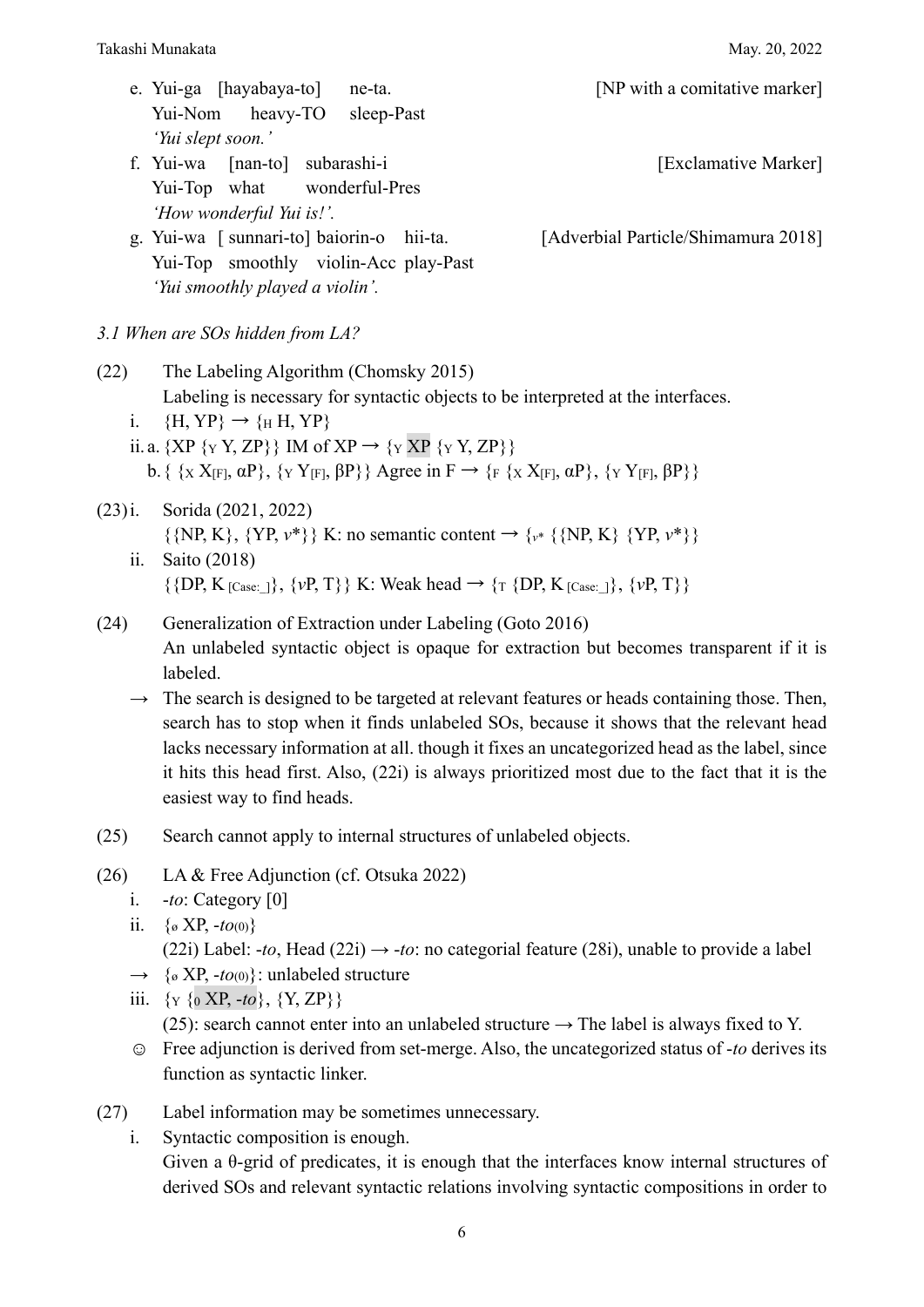determine whether {H (0) XP} is adjoined to another SO.

- ii. The duty of  $H_0$  is simply to link XP to YP in syntax, resulting in adjunction.
- (28) When an unlabeled SO occupies the θ-slot of the argument structure, Theta System (Reinhart 2016) licenses it, giving an appropriate label based on the θ-grid.
- (29) I assume an unlabeled SO receives its label, when they are merged with embedding predicates, following Reinhart who claims θ-slot is available in the application of EM.
- (30) Interpretation of Predication at C-I An unlabeled syntactic structure is semantically interpreted within a syntactic domain where it is merged, when it is semantically selected or given a semantic role.

#### **4. Analysis**

- (31) Control clauses in (2) and complement clauses in (3-4) are always given the CP-Status
	- $\rightarrow$  Given (25), search can apply to elements inside these -*to* clauses, which makes extractions, long distance wh-questions, anaphor binding (see Saito 2022 in details), and NPI possible.
- (32) An SC predicate in (21b) and a nominal complement in (21c) are given Theme, receiving the status of Pred and NP/DP respectively.
- (33) Nominals in (21d-e) and adverbials in (21f-g) are semantically interpreted *v*P/VP domains where they are merged, modifying events (in manner or degree) that predicates express.
- (34) Quotative adjunct -*to* clauses are not selected by embedding predicates, because these occur unrestrictedly without selection.
	- $\rightarrow$  The status of this type of *-to* clauses remains unlabeled adjuncts. Due to (25), no search cannot apply to its internal syntactic structure, prohibiting embedded SOs from establishing syntactic/semantic relations across -*to* clauses, as shown in (11), though it freely adjoins to matrix SOs without selectional relationships due to its unlabeled status and (26).
- (35) Quotative adjunct clauses are unconnected from speaker contexts (indirect discourse), forced to be located in direct discourse.
- (36) Due to a compositional relationship made by the syntactic linker -*to*, quotative adjunct clauses are compelled to be interpreted as a part of verbal domains, expressing relevant thoughts and utterances.
- (37) The interpretation of -*to* adverbial clauses is determined depending on where they are adjoined.
- (38) Though all types of -*to* adverbial clauses are given semantic role at C-I, it is not syntactically selected. This makes these -*to* clauses unlabeled, prohibiting search from entering into the internal structures of these clauses in (16), given (25).
- (39) It may be possible that wh-elements within -*to* adverbial clauses in (18) are interpreted at C-I. Interestingly, variable binding is possible across -*to* adjunct adverbial clauses, as in (b-c), thought it cannot be achieved across quotative -*to* adjuncts in (a).
	- a. \*Doi-no kaisya-mo [ sokoi-nomasukotto-ga eiga-ni dete i-ru to] which-Gen company-∀ it-Gen mascot-Nom movie-Dat appear be-Pres TO syain-ni masukotto-no mokei-o kaw-ase-ta. employee-Dat mascot-Gen tokei-Acc buy-force-Past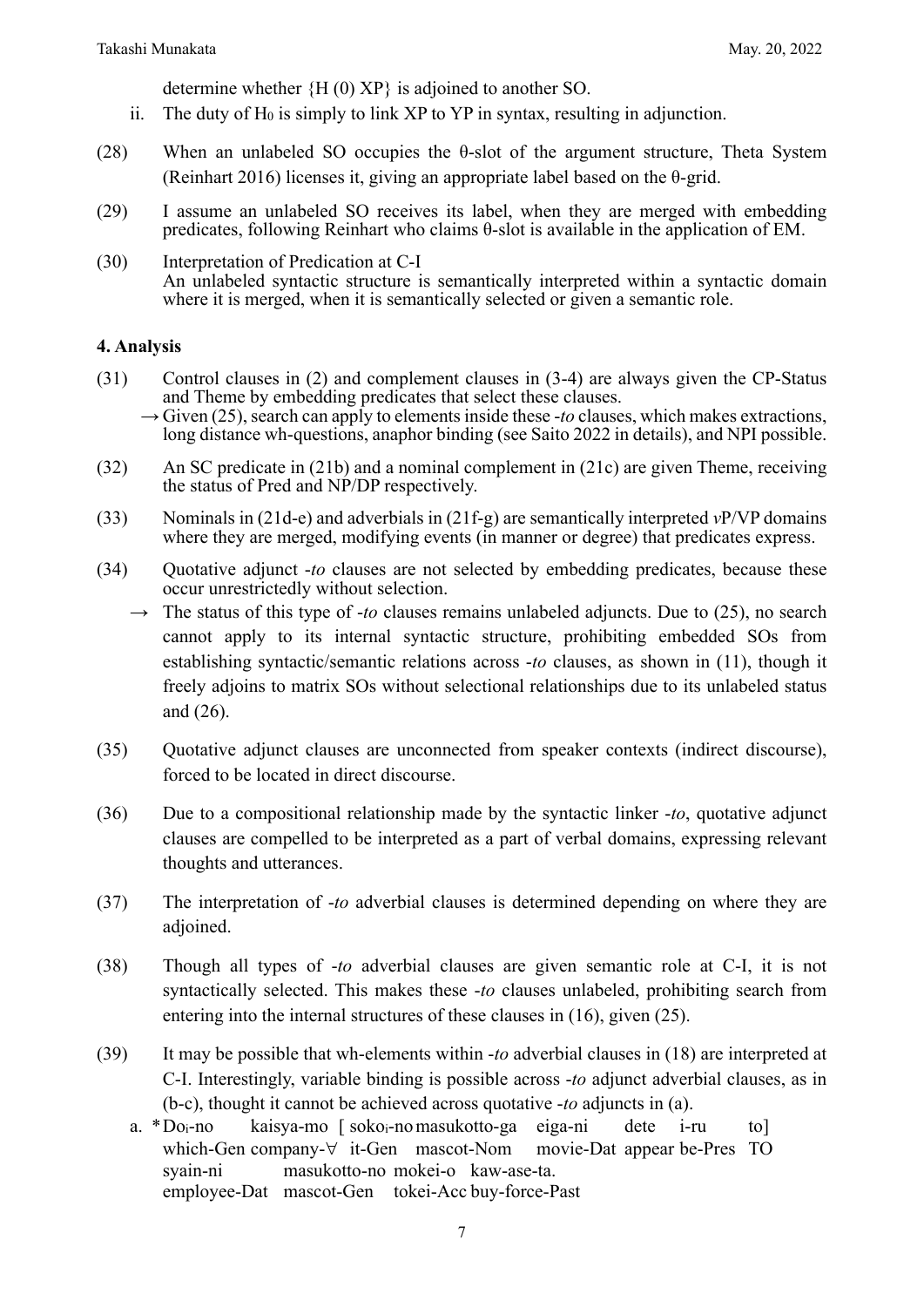- Lit. *'Everyi company forced its employees to buy its mascot watches, saying 'Itsi mascot appears in the movie'.*
- b. Do-no kaisya-mo [soko-no syain-ga ie-o de-ru to] which-Gen company-∀it-Gen employee-Nom house-Acc leave-Pres TO denwa-o kake-ta. phone-Acc call-Past Lit. *'Every companyi made a phone, whenever its employees1i left home'.*
- c. Do-no kaisya-mo [soko-no syain-ga siken-ni uka-ru-yooni to] which-Gen company-∀ it-Gen employee-Nom exam-Dat pass-Pres-Int TO jugyoo-o kun-da. class-Acc arrange-Past Lit. *'Every companyi arranged classes in order for itsi employees to pass an exam.'*
- (40) (25) and (26) explain why adjuncts are sent into the secondary plane in Chomsky (2004) in syntax, because no search cannot enter into internal structures of unlabeled SOs.
- (41) Larson and Sawada (2012) A *when* clause may express a conditional interpretation (a)/(a') or a temporal meaning in  $(b)/(b')$ :

When John visited Paris, he always ate in a café.

- a. 'In all situations in which John visited Paris, he ate in a café'
- b. 'At the time John visited Parsis, he ate in a café.'
- a'. ALWAYS (λe [John visited Paris (e)]) (λe [John ate in a café (e)])
- b'. SOMETIME (λe [John visited Paris (e)]) (λe [ALWAYS (λe'[C(e) & Π (e',e)]) (λe'[John ate in a café (e)])
- (42) Following Larson and Sawada, I take the interpretations of -*to* adverbial clauses to be fixed by the scope and restrictions -*to* adjuncts take.
- (43) i. Conditional -*to* adjuncts which are merged within a CP take TP as their scope, restricting the instances of events of TP.
	- ii. When temporal -*to* adjuncts are merged within a TP, it receives existential closure.
- (44) Conditional adjuncts: CP
	- a. **Dare**-mo-ga gengogaku-no jugyoo-o to-ru. Who-∀-Nom libgiistics-Genclass-Acc take-Pres *'Everyone takes a linguistic class.*
	- b. [**Dare**-ga settoku si-yoo **to**] gakusei-wa gengogaku-no jugyoo-o to-ru. who-Nom persuasion do-Int TO student-Top linguistics-Gen class-Acc take-Pres *'Whoever persuades them, students will take linguistic classes.'* [generic]
- (45) Conditional adjuncts: located within CP/Temporal Adjuncts: located below CP
	- a. [Sugimoto kyooju-ga daigaku-ni ku-ru to] gakusei-nara kurasu-ni it-ta. Sugimoto kyooju-Nom university-Dat come-Pres TO student-Prt class-Dat go-Past *'Whenever Professor Sugimoto came to university, students always went to their classes.'*
	- b. Gakusei-nara [Sugimoto kyooju-ga daigaku-ni ku-ru to] student-Prt Sugimoto professor-Nom university-Dat come-Pres TO kurasu-ni it-ta. class-Dat go-Past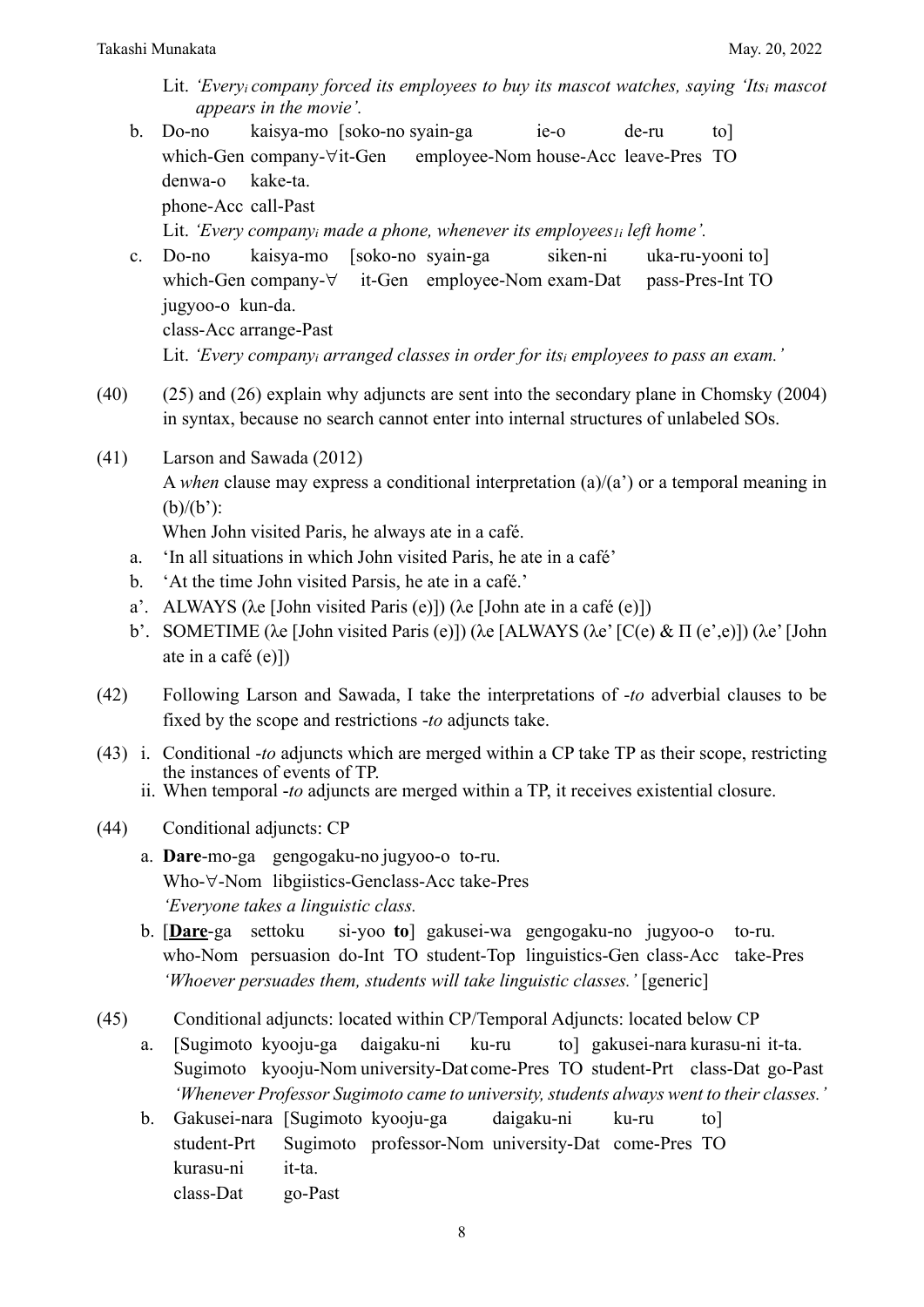*'Whenever Prof. Sugimoto came to university, students always went to their classes.' 'After Prof. Sugimoto came to university, students went to their classes.'*

- (46) Purpose clauses headed by -*to* are merged within verbal domains. These are selected by event structures, modifying verbal domains by adding the information of purpose of events matrix predicates express.
- (47) Purpose clauses: VP

Ko $_i$ -ga [ $\Delta_i$  gohan-o tabe-yoo tol syokudoo-ni dekake-ta. Ko-Nom meal-Acc eat-Int TO restaurant-Dat go-Past *'Ko went to a restaurant to have a meal.'*

(48) Chomsky (2021)

Both a controlling element and a controlled element are non-distinct instances of identical lexical elements. These elements are identified as copy by Form Copy which necessitates a c-command relation.

- (49) The c-command relation requires a control element which receives a  $\theta$ -role in an externally merged position (namely, a matrix  $v^*P-Spec$ ) to c-command a controlled element in a θ-marked (i.e. base-generated) position.
	- $\rightarrow$  A purposive *-to* adjunct is adjoined to VP, not  $v^*P$ , because a control element *Ko* in  $v^*P$ spec is able to c-command a controlled element within VP, but unable to c-command any element in a *v*P-adjoined position.

#### **5. Conclusion**

- (50) The combination of an uncategorized head and LA systematically generate unlabeled structures, which in turn reject search, letting the counterpart head bear the label of merged SO. This explains how free adjunction applies under LA.
- (51) The secondary plane in Chomsky 2002 results from (25). Since unlabeled structures resist search, no syntactic operation cannot target SOs within unlabeled structures.

#### **References**

- **Bošković & Lasnik**. 2003. 'On the Distribution of Null Complementizers'. *Linguistic Inquiry* 34: 527-546.
- **Chomsky.** 2004. 'Beyond Explanatory Adequacy', In Belletti ed. *Structures and Beyond: Volume 3: The Cartography of Syntactic Structures*: Oxford University Press.
- **Chomsky**. 2015. 'Problems of Projection: Extension'. in Di Domenico. et al. eds. *Structures, Strategies and Beyond.* John Benjamins.
- **Chomsky**. 2021. 'Minimalism: Where Are We Now, and Where Can We Hope to Go'. *Gengo Kenkyu* 160.
- **Fujii**. 2006. *Some Theortical Issues in Japanese Contorol*. Ph.D Diss. University of Maryland.

**Fukui**. 1986. *Category Projection and Its Applications*. Ph.D Diss. MIT.

- **Fukui**. 1995. 'The Principles-and-Parameters Approach: A Comparative Syntax of English and Japanese'. in Shibatani et al. eds. *Approaches to Language Typology*: Oxford University Press.
- Goto. 2016. 'Labelability = Extractability: Its Theoretical Implications for the Free-Merge Hypothesis'. *Proceedings of the 46th Annual Meeting of the North East Linguistic Society*.
- **Kasai & Takahashi.** 2002. 'Coordination in Japanese'. in Cuervo, D. et al. eds. *Proceedings of FAJL 3: Formal Approaches to Japanese Linguistics*. Cambridge, MA.: MITWPL.
- **Kishimoto**. 2006. 'On the existence of null complementizers in syntax'. *Linguistic Inquiry* 37, 339- 345.
- **Kubo**. 1992. *Japanese syntactic structures and their constructional meanings*. Ph.D diss. MIT.